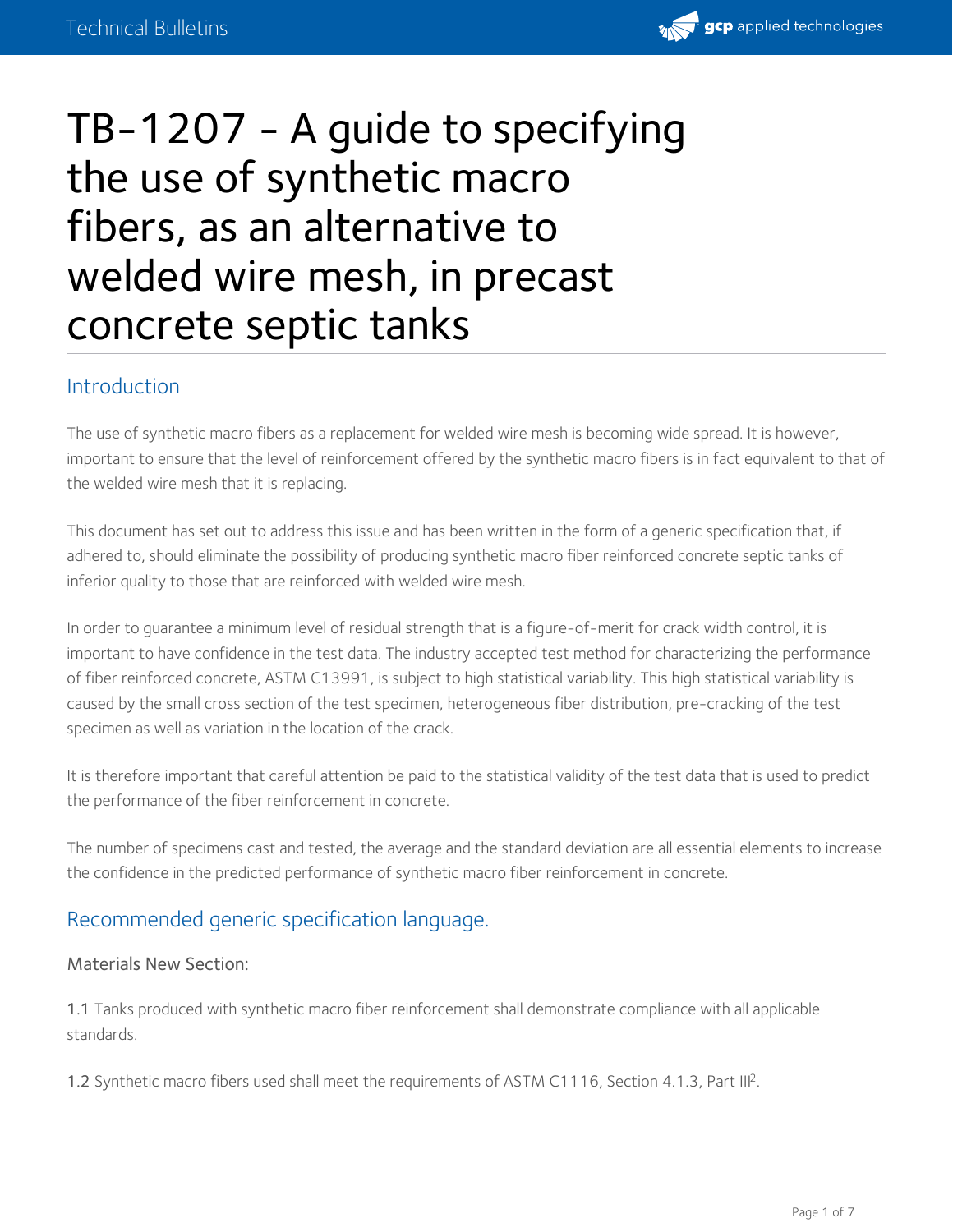## Technical Bulletins



1.3 Structural design of septic tanks shall be by calculation or by performance. Design by calculation shall be completed using the Strength Design Method (ultimate strength theory) outlined in ACI 318-02, Chapter 93. Design by performance requires the manufacturer to demonstrate that failure will not occur by physically applying loads to the product. The load applied shall be 1.5 times the anticipated actual loads in service.

1.4 When synthetic macro fibers are used to replace steel reinforcement in septic tanks, equivalent performance must be shown based on engineering calculations. The ultimate flexural strength of the fiber reinforced wall must match that of the steel reinforced concrete wall. The ultimate flexural capacity, Mu in (in.-lb) of the steel reinforced concrete wall is given by

## $M_{u} = A_{s}f_{y}$  (0.4h)

Where:

 $A_s$  = Area of steel, in.<sup>2</sup>/ft  $f_y$  = yield stress of steel, 60,000 psi





Vacuum testing of concrete septic tanks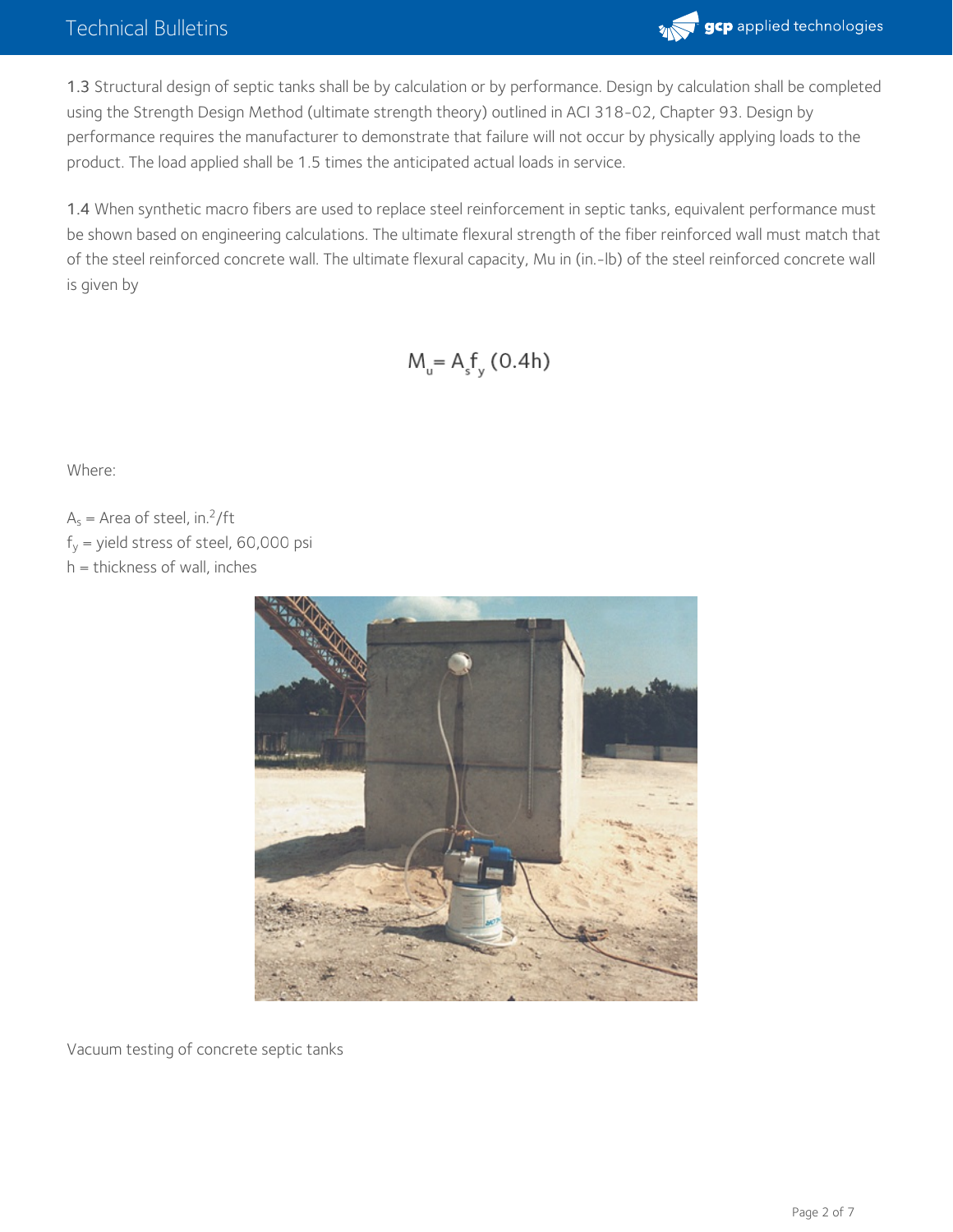

The flexural capacity, Mu in (in.-lb) of the fiber reinforced concrete wall is given by

$$
M_u = f'_t \frac{bh^2}{6}
$$

Where:

 $b =$  unit length of wall section (12 inches)

h = thickness of wall in inches

 $\rm{f'_{t}}$  = the minimum average residual strength (psi) of the fiber reinforced concrete when tested according to ASTM C1399<sup>1</sup>, and calculated as specified herein.

Equivalent performance between steel and synthetic macro fiber reinforcement is demonstrated if the minimum average residual strength of the synthetic macro fiber reinforced concrete f't satisfies the following equation

$$
f'_t \ge \frac{2.4A_s f_y}{bh}
$$

Based on the above engineering analysis, the required residual strength of the synthetic macro fiber reinforced septic tank iscalculated for typical steel meshes and presented in Table 1.

1.5 The minimum average residual strength, f't of the concrete mix designs used to manufacture septic tanks with synthetic macro fibers shall not in any case be less than 150 psi when tested in accordance with ASTM C1399<sup>1</sup> (see Note To Specifier).

1.6 The residual strength of the concrete with synthetic macro fibers shall be determined from samples prepared from concrete mixture with a design compressive strength of 4,000 psi (or at the design concrete strength for the septic tank).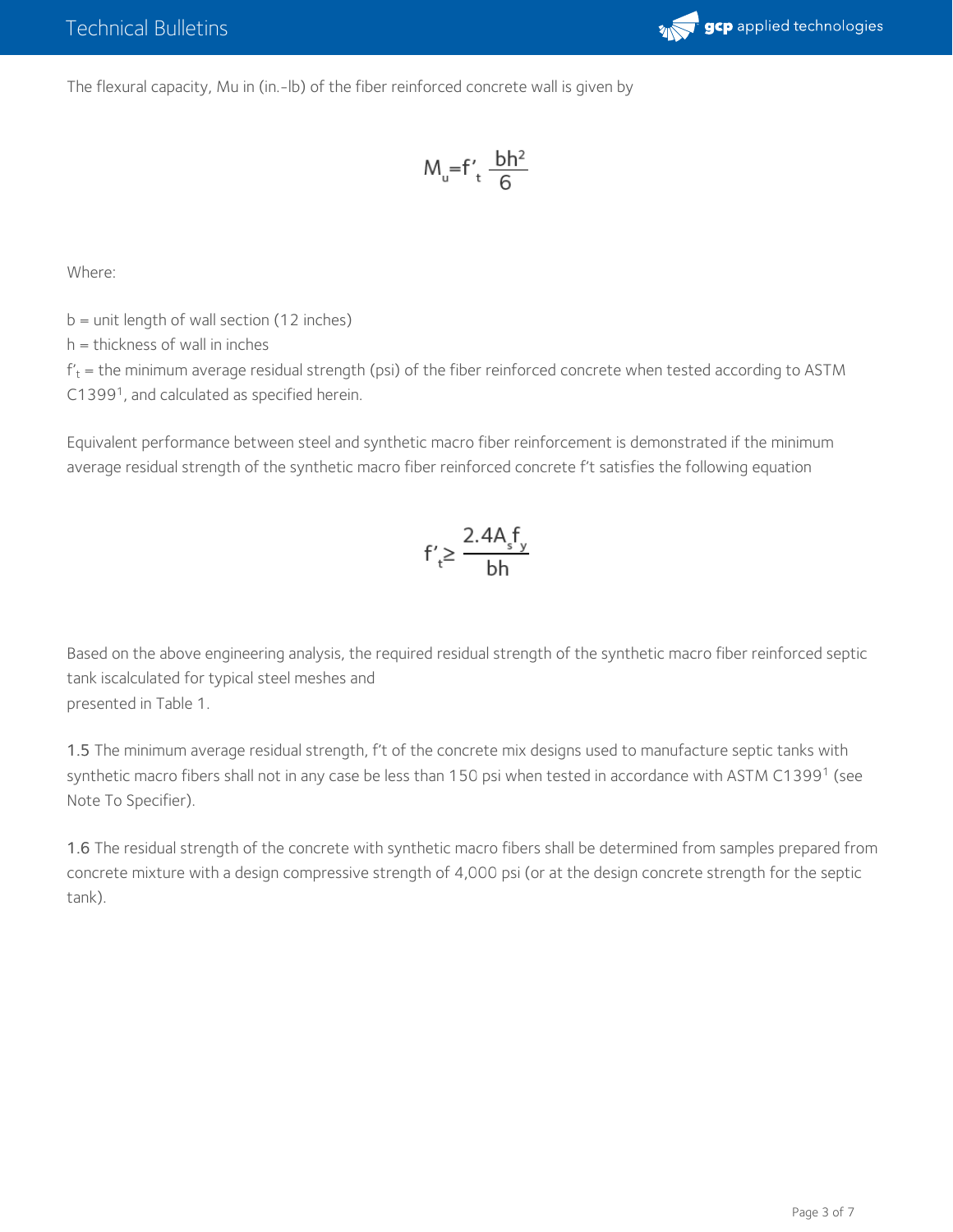## Table 1

<code>STRUX $^\circledR$ 90/40</code> Fiber Reinforcement Dosage Rate Table

| Minimum Average Residual Strength, f't, to Match Performance of Steel Mesh |                          |                |                   |                                                             |                |                                    |                                                        |                |                                |                                                             |                          |                          |                                                             |
|----------------------------------------------------------------------------|--------------------------|----------------|-------------------|-------------------------------------------------------------|----------------|------------------------------------|--------------------------------------------------------|----------------|--------------------------------|-------------------------------------------------------------|--------------------------|--------------------------|-------------------------------------------------------------|
|                                                                            |                          | 6 in. x 6 in.  |                   |                                                             |                |                                    |                                                        |                |                                |                                                             |                          |                          |                                                             |
|                                                                            |                          | W1.4<br>10/10  |                   | W <sub>2</sub><br>8/8                                       |                | W <sub>2.9</sub><br>$6/6$<br>0.058 |                                                        |                | W <sub>4</sub><br>4/4<br>0.080 |                                                             |                          |                          |                                                             |
|                                                                            | Gauge                    |                |                   |                                                             |                |                                    |                                                        |                |                                |                                                             |                          |                          |                                                             |
|                                                                            | $A_{s}$<br>$(in.^2/ft)$  | 0.028          |                   |                                                             | 0.040          |                                    |                                                        |                |                                |                                                             |                          |                          |                                                             |
| Wall<br>thickness<br>(in.)                                                 |                          | Steel<br>Ratio | $f'_{t}$<br>(psi) | STRUX <sup>®</sup><br>90/40<br>wf<br>(lbs/yd <sup>3</sup> ) | Steel<br>Ratio | $f'_{t}$<br>(psi)                  | <b>STRUX®</b><br>90/40<br>wf<br>(lbs/yd <sup>3</sup> ) | Steel<br>Ratio | $f'_{t}$<br>(psi)              | STRUX <sup>®</sup><br>90/40<br>wf<br>(lbs/yd <sup>3</sup> ) | Steel<br>Ratio           | $f'_{t}$<br>(psi)        | STRUX <sup>®</sup><br>90/40<br>wf<br>(lbs/yd <sup>3</sup> ) |
| 2.00                                                                       | $\overline{\phantom{0}}$ | 0.12%          | 168               | 4.50                                                        | 0.17%          | 240                                | 7.00                                                   |                | $\overline{\phantom{0}}$       | $\overline{\phantom{0}}$                                    | $\overline{\phantom{m}}$ | $\overline{\phantom{0}}$ | $\qquad \qquad -$                                           |
| 2.25                                                                       |                          | 0.10%          | 150               | 4.00                                                        | 0.15%          | 213                                | 6.00                                                   | 0.21%          | 309                            | 10.75                                                       |                          |                          | $\overline{\phantom{0}}$                                    |
| 2.50                                                                       |                          | 0.09%          | 150               | 4.00                                                        | 0.13%          | 192                                | 5.25                                                   | 0.19%          | 278                            | 9.00                                                        |                          |                          | $\overline{\phantom{0}}$                                    |
| 2.75                                                                       | $\overline{\phantom{0}}$ | 0.08%          | 150               | 4.00                                                        | 0.12%          | 175                                | 4.75                                                   | 0.18%          | 253                            | 7.75                                                        | $\qquad \qquad -$        | $\overline{\phantom{0}}$ | $\qquad \qquad -$                                           |
| 3.00                                                                       |                          | 0.08%          | 150               | 4.00                                                        | 0.11%          | 160                                | 4.25                                                   | 0.16%          | 232                            | 6.75                                                        | 0.22%                    | 320                      | 11.5                                                        |
| 3.25                                                                       | $\overline{\phantom{0}}$ | 0.07%          | 150               | 4.00                                                        | 0.10%          | 150                                | 4.00                                                   | 0.15%          | 214                            | 6.00                                                        | 0.21%                    | 295                      | 10                                                          |
| 3.50                                                                       |                          | 0.07%          | 150               | 4.00                                                        | 0.10%          | 150                                | 4.00                                                   | 0.14%          | 199                            | 5.50                                                        | 0.19%                    | 274                      | 8.75                                                        |
| 3.75                                                                       | $\overline{\phantom{0}}$ | 0.06%          | 150               | 4.00                                                        | 0.09%          | 150                                | 4.00                                                   | 0.13%          | 186                            | 5.00                                                        | 0.18%                    | 256                      | 7.75                                                        |
| 4.00                                                                       | $\overline{\phantom{0}}$ | 0.06%          | 150               | 4.00                                                        | 0.08%          | 150                                | 4.00                                                   | 0.12%          | 174                            | 4.75                                                        | 0.17%                    | 240                      | 7                                                           |

Note To Specifier: The minimum residual strength of 150 psi is equivalent in performance to that of concrete with a steel ratio, , of 0.10% based on the engineering calculation mentioned in the above Section 1.4. The steel ratio, , is given by:

$$
p_s = \frac{A_s}{bh} \times 100\%
$$

Where:

 $A_s$  = Area of steel (in.<sup>2</sup>/ft)

h = Thickness of wall (inches)

b = Unit length of wall section (12 inches)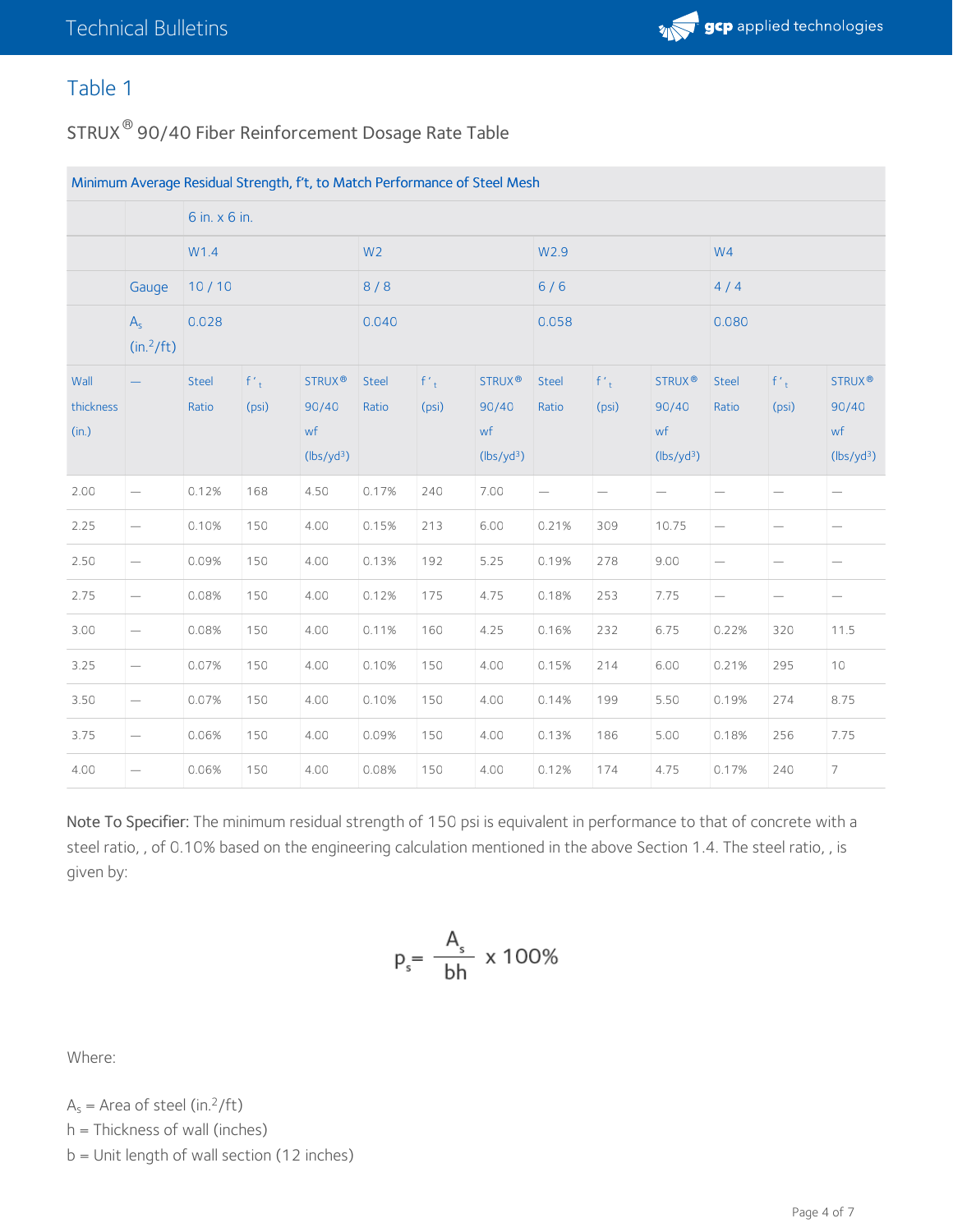

For steel reinforcement not shown in Table 1, calculate the minimum average residual strength (f't) as specified in Section 1.4.

This steel ratio is the minimum steel ratio of 0.10% recommended by ACI-318-02, Chapter 16, Section 16.4.24, for precast nonprestressed walls.

The number of specimens tested to determine the residual strength, shall not be less than eight (8).

The average residual strength factor (ARS) of each single test shall be reported.

The minimum average residual strength, f't, shall be derived as follows:

$$
f'_t = f'_t
$$
mean - SD  $\frac{110}{100}$ , n-1

Where:

 $\mathsf{f}^\prime_{\mathsf{t}}$ , mean = mean value of the average residual strength, ARS, for all test specimens SD = Standard Deviation of the ARS results of all tests <sup>t</sup>10, n-1 = Student t distribution at 10% probability for n-1 specimens (see Table 2) n = number of specimens tested

1.7 The tests shall be conducted by an independent certified laboratory or be witnessed by an independent certified consultant.

1.8 Mix designs showing compliance to ARS (average residual strength factor) will not need to be re-tested unless there is a change to the mix design properties or proportions and/or materials used from that of the pre-qualified mix.

1.9 The fiber content of concrete can be determined from either hardened or fresh concrete samples.

#### 1.9.1 Hardened Concrete

Three test cores (at least 3 in. x 6 in. in size) shall be taken from hardened concrete according to ASTM C425. The volume (Vc) of the cores shall be determined by calculation.

The concrete cores shall be crushed in a compression testing machine, or other suitable device, so that all the fibers in each core can be separated from the concrete. The fibers from each core shall be cleaned and then weighed (mf) to the nearest 0.1 g.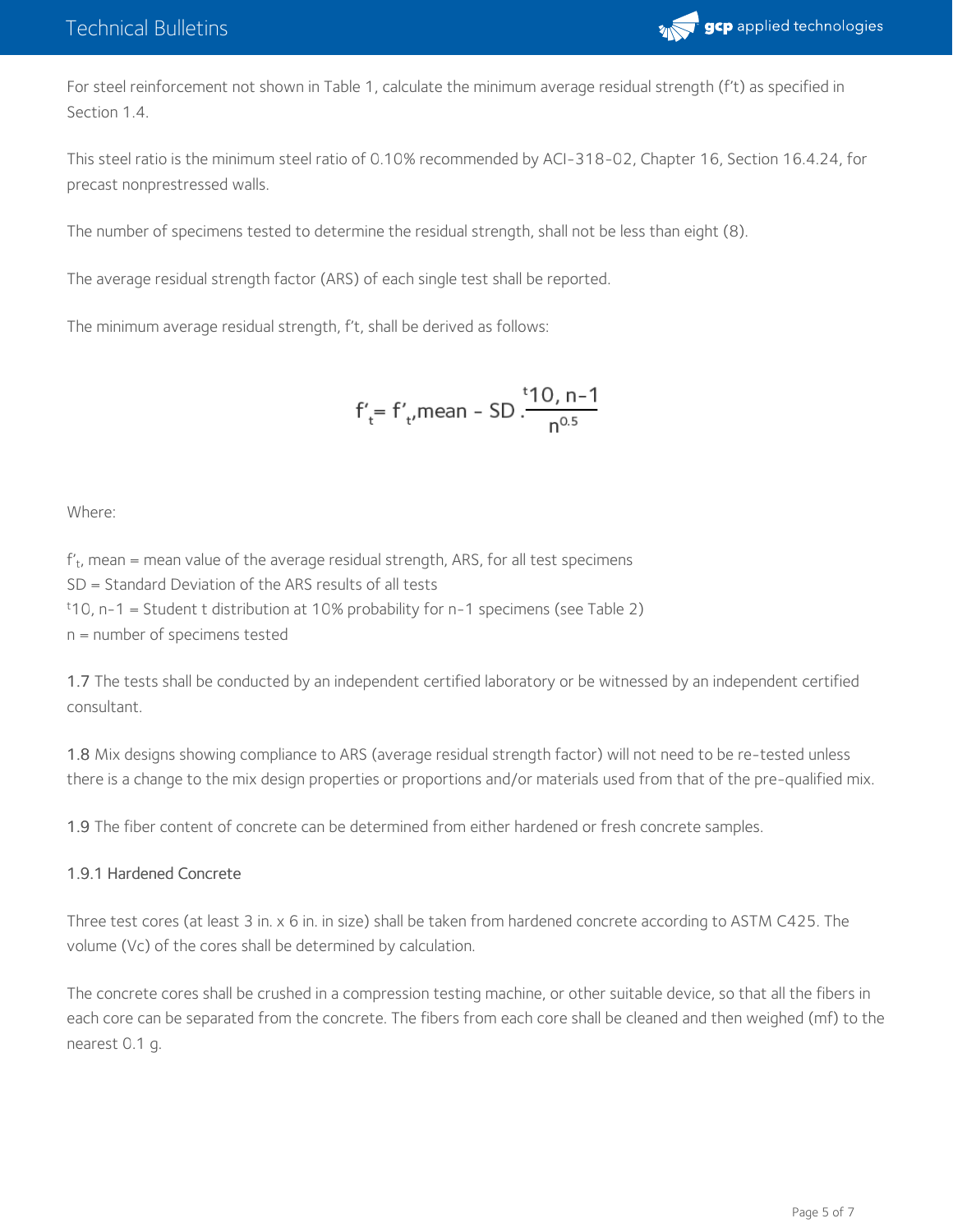

## Table 2

### Student t Distribution Factors

| n             |     |    |      |  |
|---------------|-----|----|------|--|
| $t_{10, n-1}$ | 142 | 38 | 1.36 |  |

### 1.9.2 Fresh Concrete

Three samples, each of known volume, shall be taken from fresh concrete. The samples shall weigh 8-10 lbs each. The fiber from each sample should be carefully washed out of the fresh concrete. Ensure that all the fiber is washed until clean then dried and then weighed (mf) to the nearest 0.1 g.

1.9.3 The fiber content of each sample shall be calculated from the determined fiber mass and sample volume, using the formula:

$$
C_f = \frac{m_f \cdot 102.9}{V_c}
$$

Where:

 $C_f$  = fiber content (lbs/yd<sup>3</sup>)

 $m_{\rm f}$  = mass of fiber extracted from the sample (g)

 $V_c$  = volume of the sample (inch<sup>3</sup>)

1.9.4 The report shall contain:

- Specimen identification
- **•** Specimen type (hardened or fresh), sizes and volumes
- Date and time of testing
- Description of fiber type
- Calculated fiber content of each sample and the mean value of the three samples

## References

#### ASTM Standards:

1. ASTM C1399-04, "Test Method for Obtaining Average Residual-Strength of Fiber Reinforced Concrete," ASTM International.

2. ASTM C1116-03, "Standard Specification for Fiber Reinforced Concrete and Shotcrete," ASTM International.

5. ASTM C42-04, "Standard Test Method for Obtaining and Testing Drilled Cores and Sawed Beams of Concrete," ASTM International.